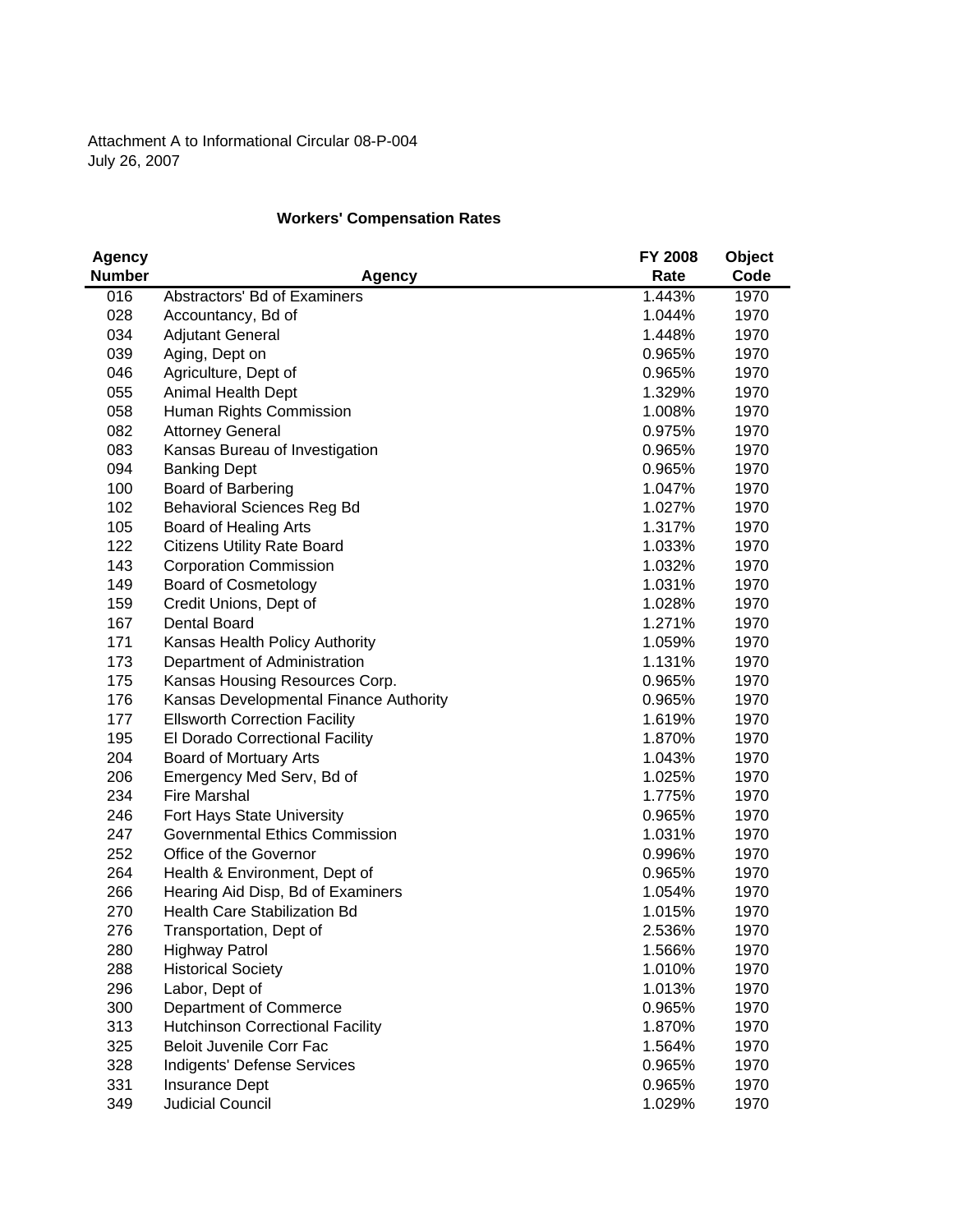| 350 | Juvenile Justice Authority                                | 0.993% | 1970 |
|-----|-----------------------------------------------------------|--------|------|
| 352 | Kansas Juvenile Corr Center                               | 1.859% | 1970 |
| 355 | Atchison Juvenile Corr Fac                                | 2.214% | 1970 |
| 359 | Kansas Arts Commission                                    | 1.032% | 1970 |
| 360 | Kansas Inc                                                | 1.034% | 1970 |
| 363 | Neurological Institute, Kansas                            | 1.870% | 1970 |
| 365 | Retirement System, KS Public Emp                          | 0.987% | 1970 |
| 367 | <b>Kansas State University</b>                            | 0.965% | 1970 |
| 368 | Kansas State University - Salina                          | 0.965% | 1970 |
| 371 | <b>Technical Enterprise Corp, KS</b>                      | 1.018% | 1970 |
| 373 | <b>Kansas State Fair</b>                                  | 2.169% | 1970 |
| 379 | <b>Emporia State University</b>                           | 0.965% | 1970 |
| 385 | <b>Pittsburg State University</b>                         | 0.965% | 1970 |
| 400 | <b>Lansing Correctional Facility</b>                      | 2.214% | 1970 |
| 408 | <b>Larned Correctional Facility</b>                       | 2.214% | 1970 |
| 410 | <b>Larned State Hospital</b>                              | 2.214% | 1970 |
| 412 | Larned Juvenile Correctional Facility                     | 1.619% | 1970 |
| 422 | Legislative Coord Council                                 | 1.014% | 1970 |
| 425 | Legislative Research Dept                                 | 0.991% | 1970 |
| 428 | Legislature                                               | 0.965% | 1970 |
| 434 | <b>State Library</b>                                      | 1.307% | 1970 |
| 446 | Lieutenant Governor                                       | 1.029% | 1970 |
| 450 | Kansas Lottery                                            | 0.985% | 1970 |
| 482 | Board of Nursing                                          | 1.007% | 1970 |
| 488 | Optometry Exam, Bd of                                     | 1.050% | 1970 |
| 494 | Osawatomie State Hospital                                 | 2.536% | 1970 |
| 507 | Parsons State Hospital                                    | 1.619% | 1970 |
| 521 | Corrections, Dept of                                      | 0.965% | 1970 |
| 522 | Dept of Corrections - Correctional Industries             | 0.965% | 1970 |
| 523 | Parole Board, Kansas                                      | 1.034% | 1970 |
| 529 | Kansas Commission on Peace Officers' Standards & Training | 0.855% | 1970 |
| 531 | Board of Pharmacy                                         | 1.030% | 1970 |
| 540 | Legislative Post Audit                                    | 1.002% | 1970 |
| 543 | Real Estate Appraisal Board                               | 1.044% | 1970 |
| 549 | <b>Real Estate Commission</b>                             | 1.027% | 1970 |
| 553 | Racing and Gaming Commission                              | 1.315% | 1970 |
| 555 | Rainbow Mental Health Facility                            | 1.870% | 1970 |
| 561 |                                                           | 0.965% | 1970 |
|     | Regents, Kansas Board of<br>Tax Appeals, Board of         | 1.016% |      |
| 562 |                                                           |        | 1970 |
| 565 | Revenue, Dept of                                          | 0.965% | 1970 |
| 579 | <b>Revisor of Statutes</b>                                | 0.996% | 1970 |
| 581 | <b>Norton Correctional Facility</b>                       | 1.619% | 1970 |
| 604 | Blind, Kansas School for the                              | 1.499% | 1970 |
| 610 | Deaf, Kansas School for the                               | 1.870% | 1970 |
| 622 | Secretary of State                                        | 0.981% | 1970 |
| 625 | <b>Securities Commissioner</b>                            | 1.002% | 1970 |
| 626 | Sentencing Commission                                     | 1.566% | 1970 |
| 629 | Social and Rehabilitation Services                        | 0.965% | 1970 |
| 634 | <b>Conservation Commission</b>                            | 1.015% | 1970 |
| 652 | Education, Dept of                                        | 0.965% | 1970 |
| 660 | <b>Topeka Correctional Facility</b>                       | 1.870% | 1970 |
| 663 | Technical Profession, Board of                            | 1.039% | 1970 |